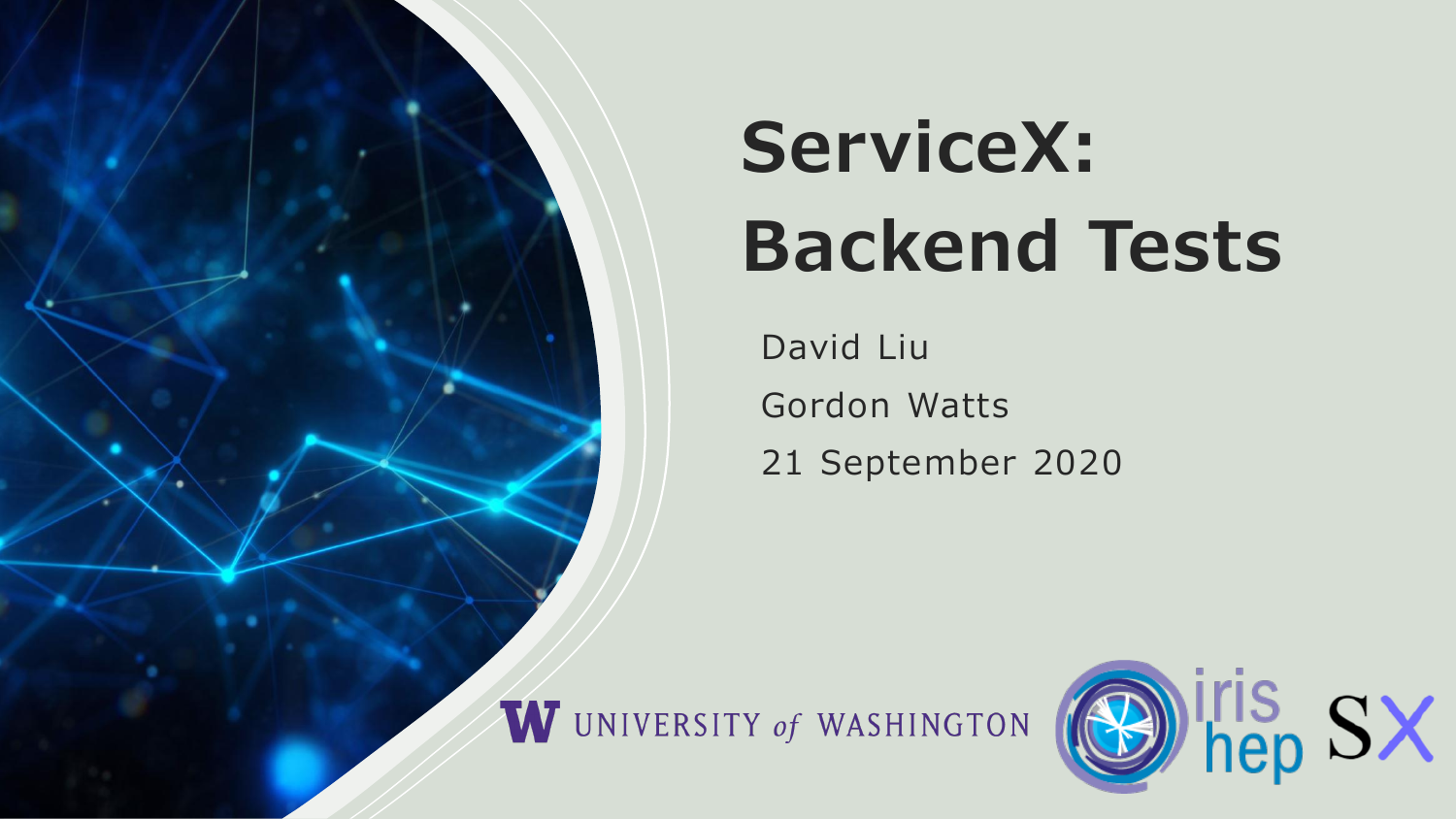#### **Overview**

- 1. Speaker introduction
- 2. Discussion of ServiceX
- 3. Project results and further work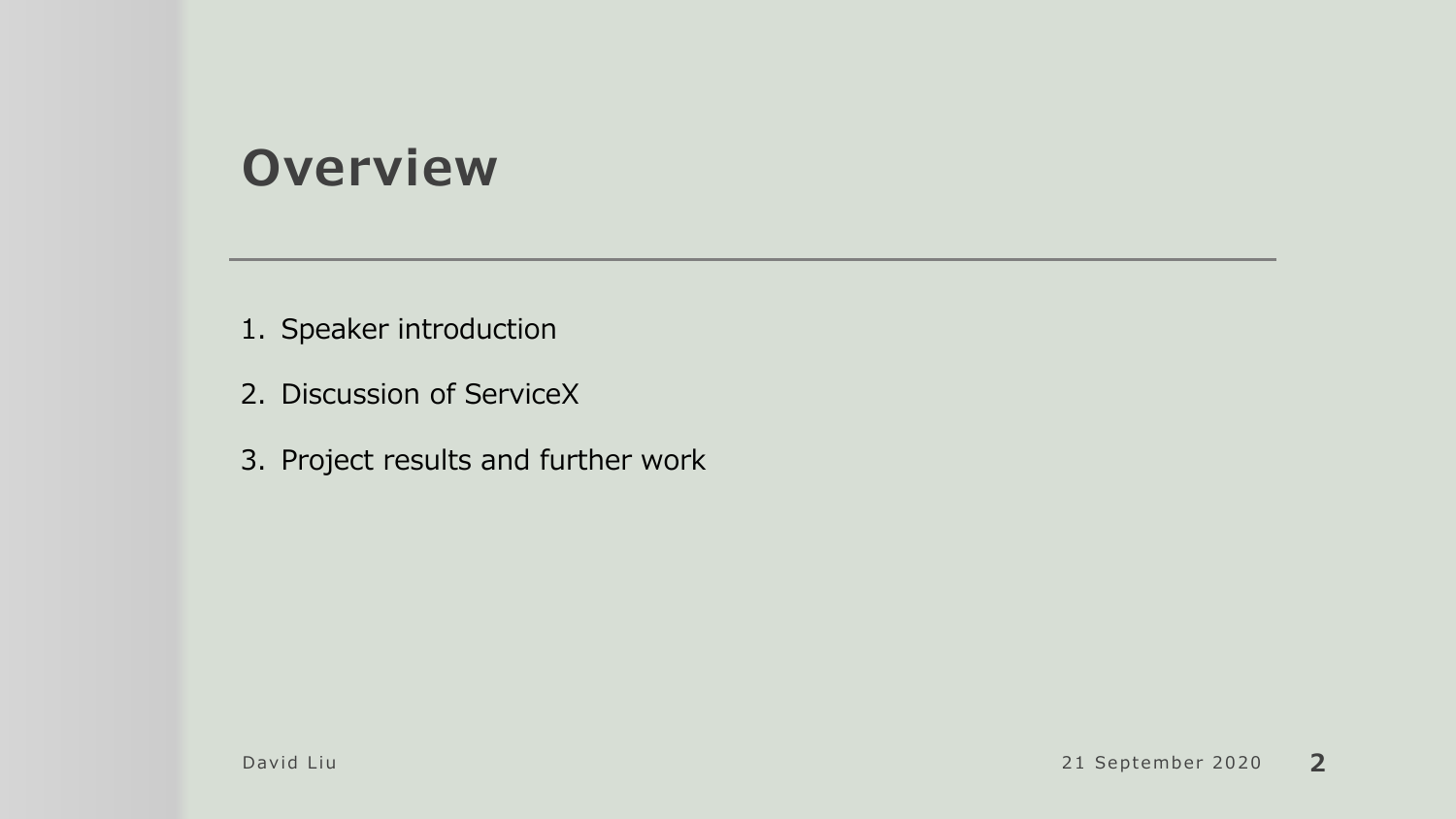# **About Me**

- Incoming physics graduate student at University of Washington
- Graduated from the Ohio State University December 2019
- Hobbies: backpacking, rock climbing, everything currently inaccessible because of a pandemic







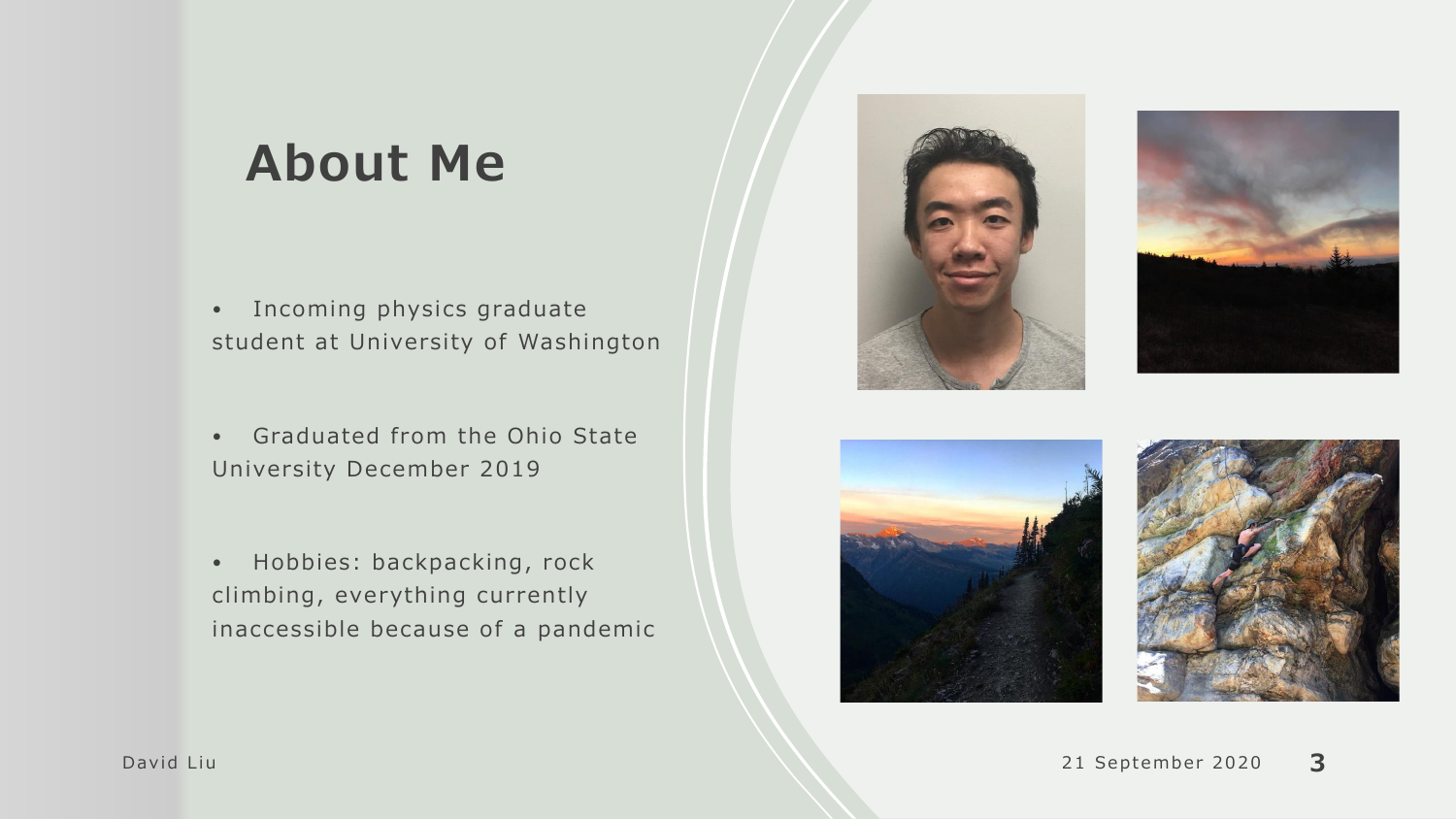#### **Project Goals**

Project goal is to develop a testing suite for ServiceX and to check compatibility between its two backends. This was done successfully over the course of the summer.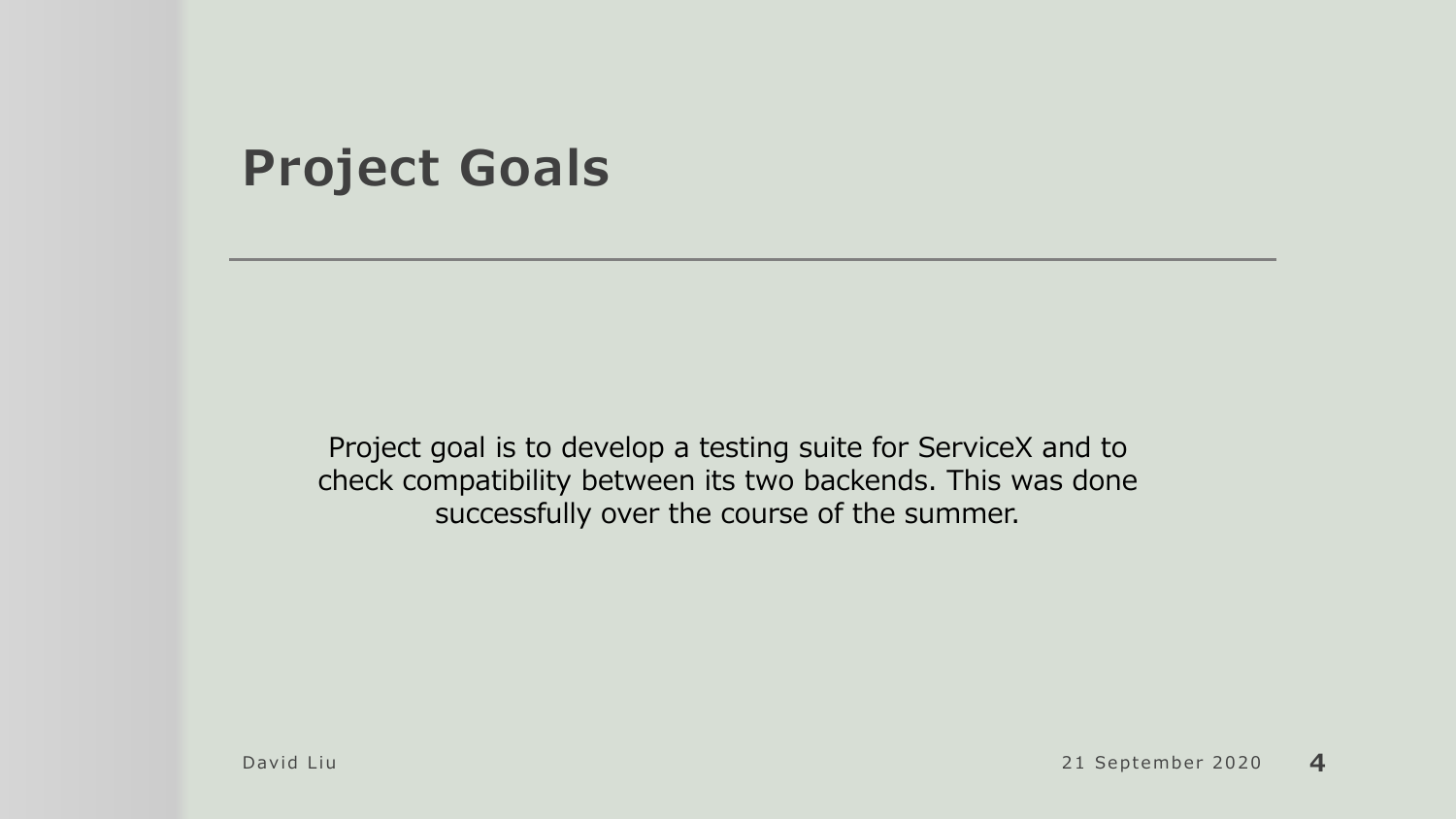

# **ServiceX: An Overview**

- Currently in-development data delivery system using Kubernetes hosted at the University of Chicago
- Selects only desired portions of columnar datasets for user download.
- ServiceX is located close to the data and equipped with a high bandwidth connection to improve speeds
- Reduces user bandwidth, download time, and time spent sorting data, improving efficiency and allowing physicists to do the important thing – analysis!



Photo of the RIVER cluster at UChicago. Photo taken from the public RIVER website.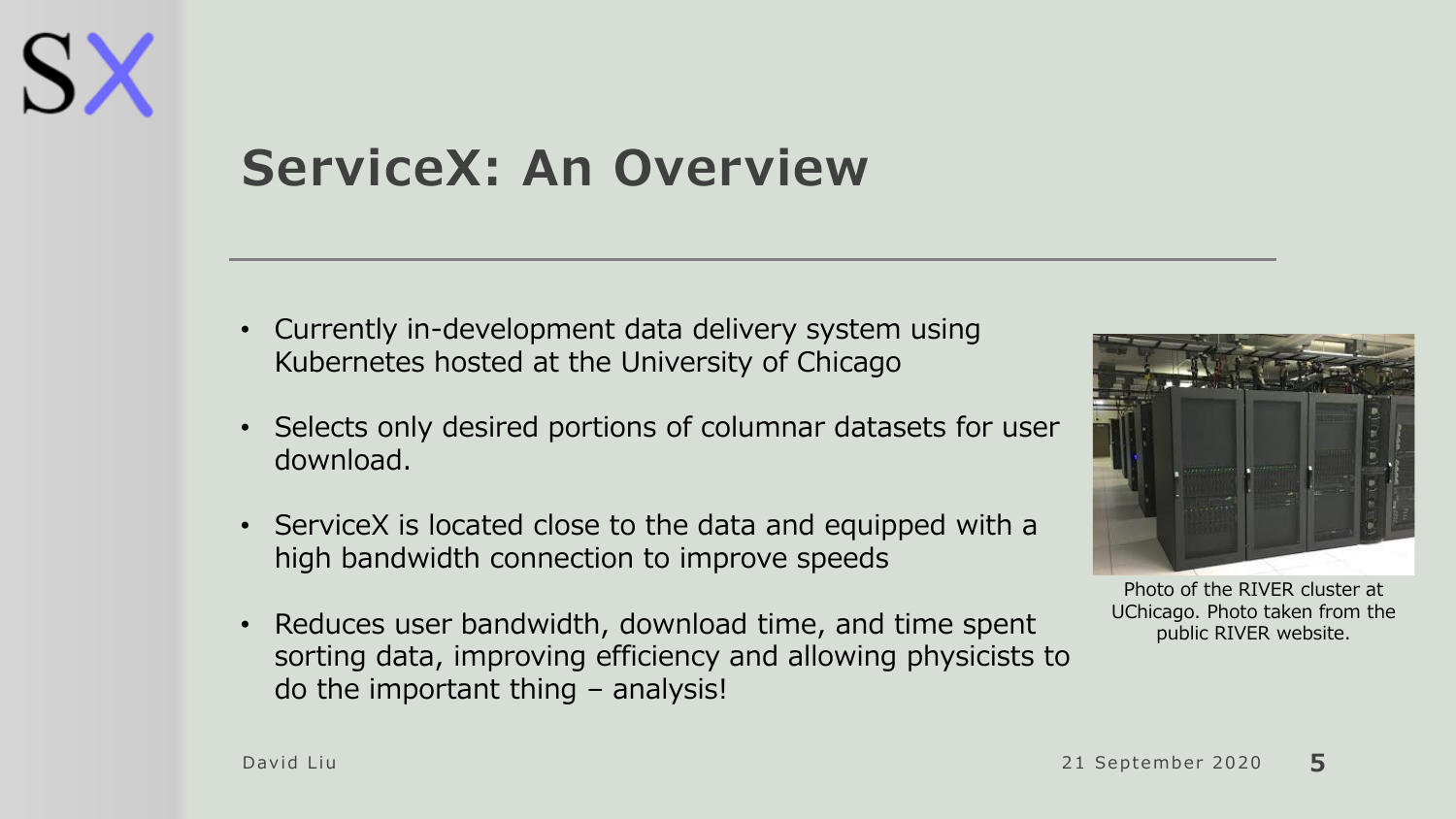# **ServiceX and Kubernetes**

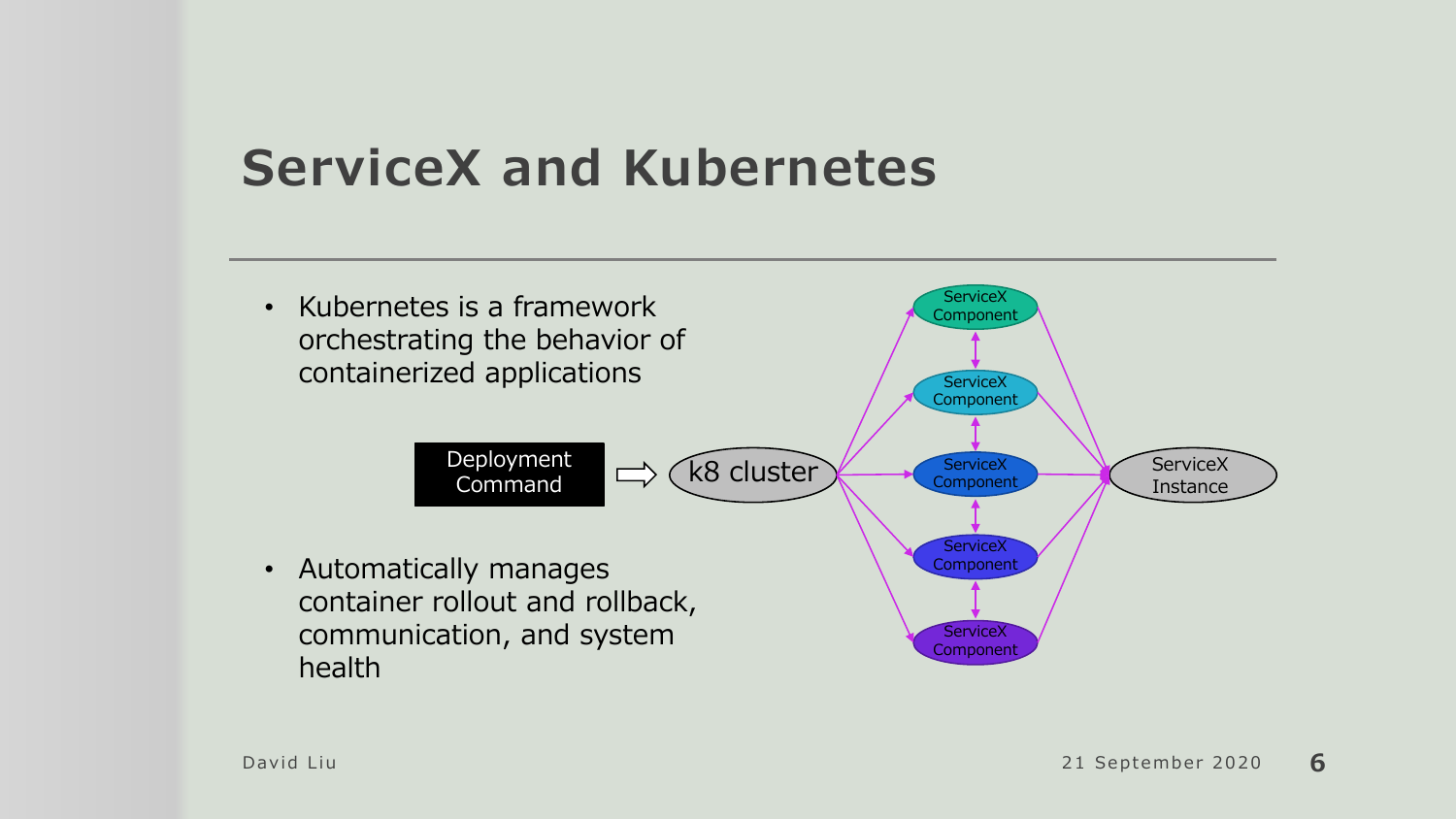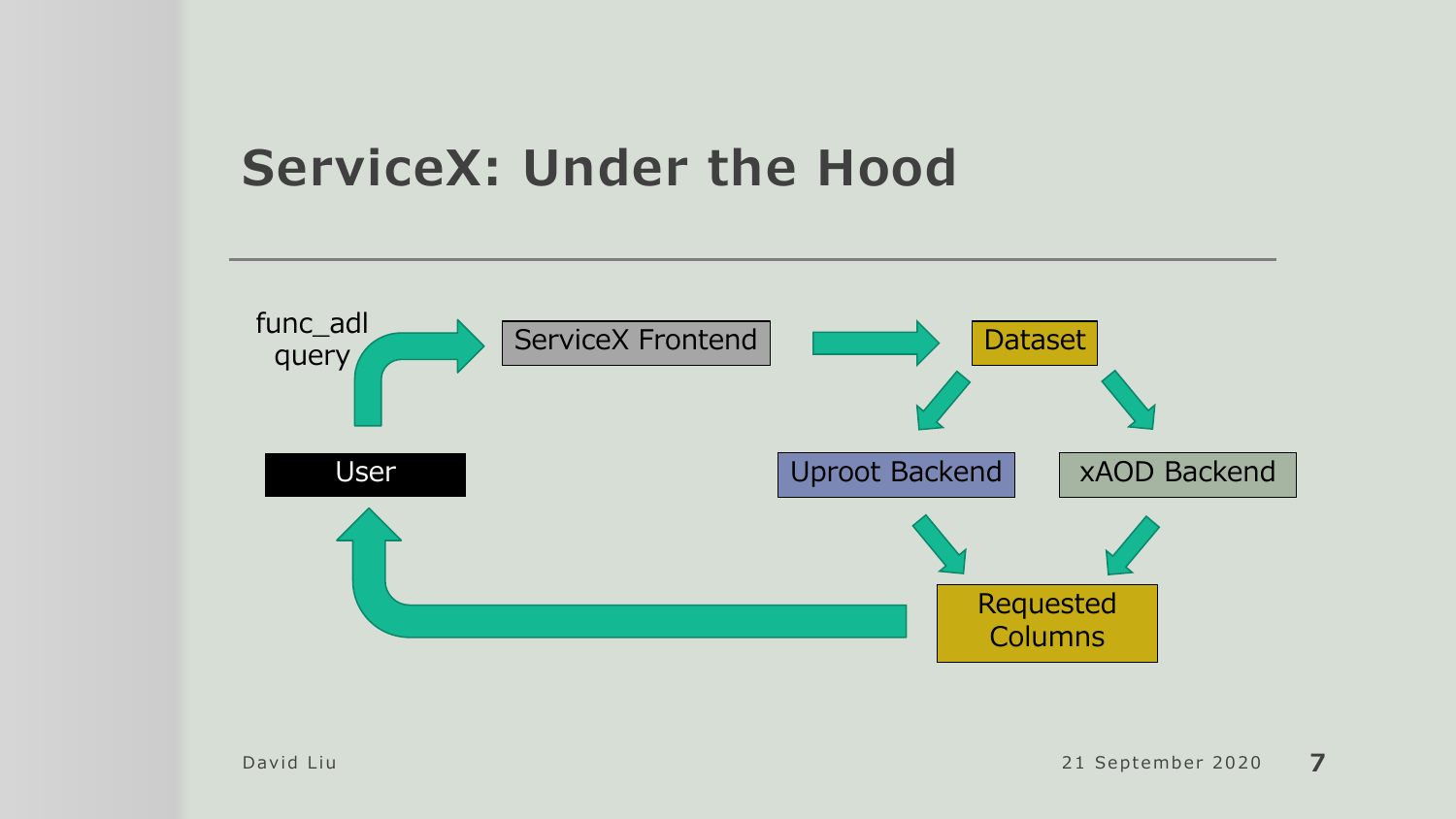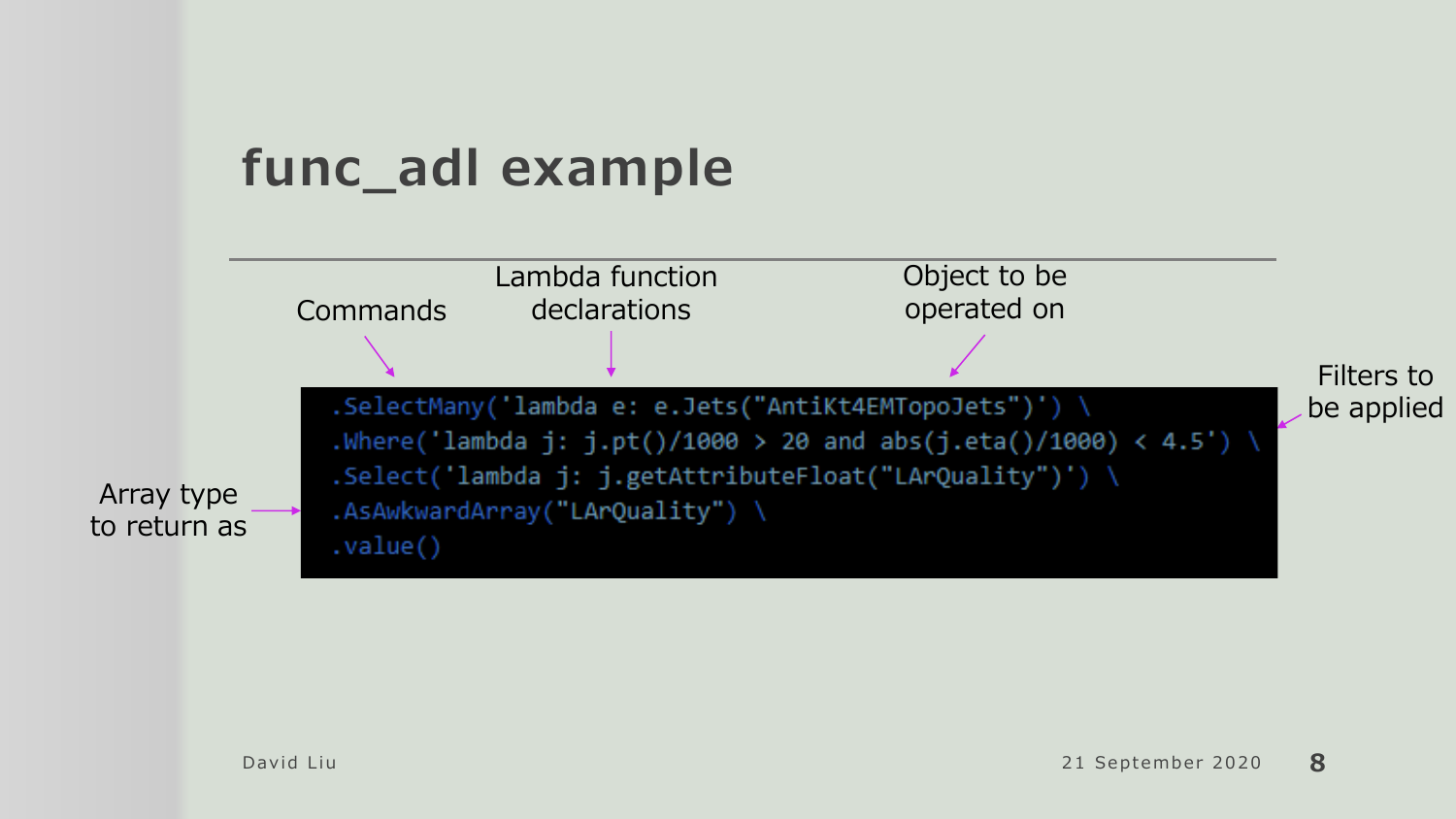#### **ServiceX: Issues**

- Uproot and xAOD backends were designed separately, leading to potential incompatibilities
- Project is still in beta and experiences very rapid updates
- As a result, we need a testing kit to make sure system is still functional after updates, to check for backend compatibilities, and for integration tests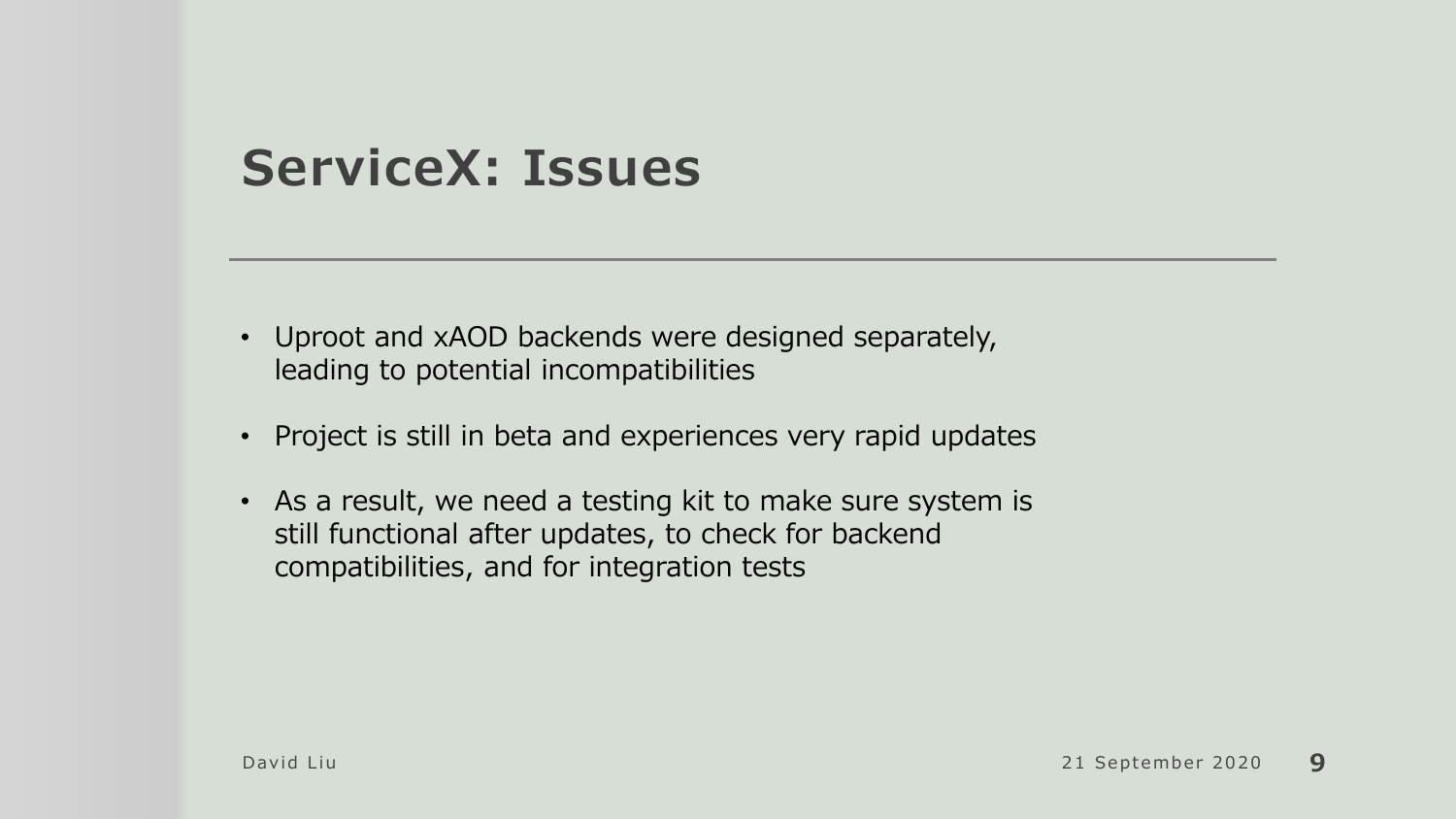### **Project Results**

- Slew of patches for bugs discovered during testing
- Updates to ServiceX functionality and capabilities
	- $\triangleright$  Support for additional datatypes from xAOD files
	- ➢ Implemented LazyArrays
- Improvements to documentation
	- ▶ [Created documentation for func\\_adl](https://github.com/iris-hep/func_adl/blob/master/documentation.md) language
	- ➢ [Wrote new demos and examples for ServiceX](https://github.com/d-w-liu/documentation/blob/1.0/ServiceX%20stuff/ElectronData_1.1.ipynb)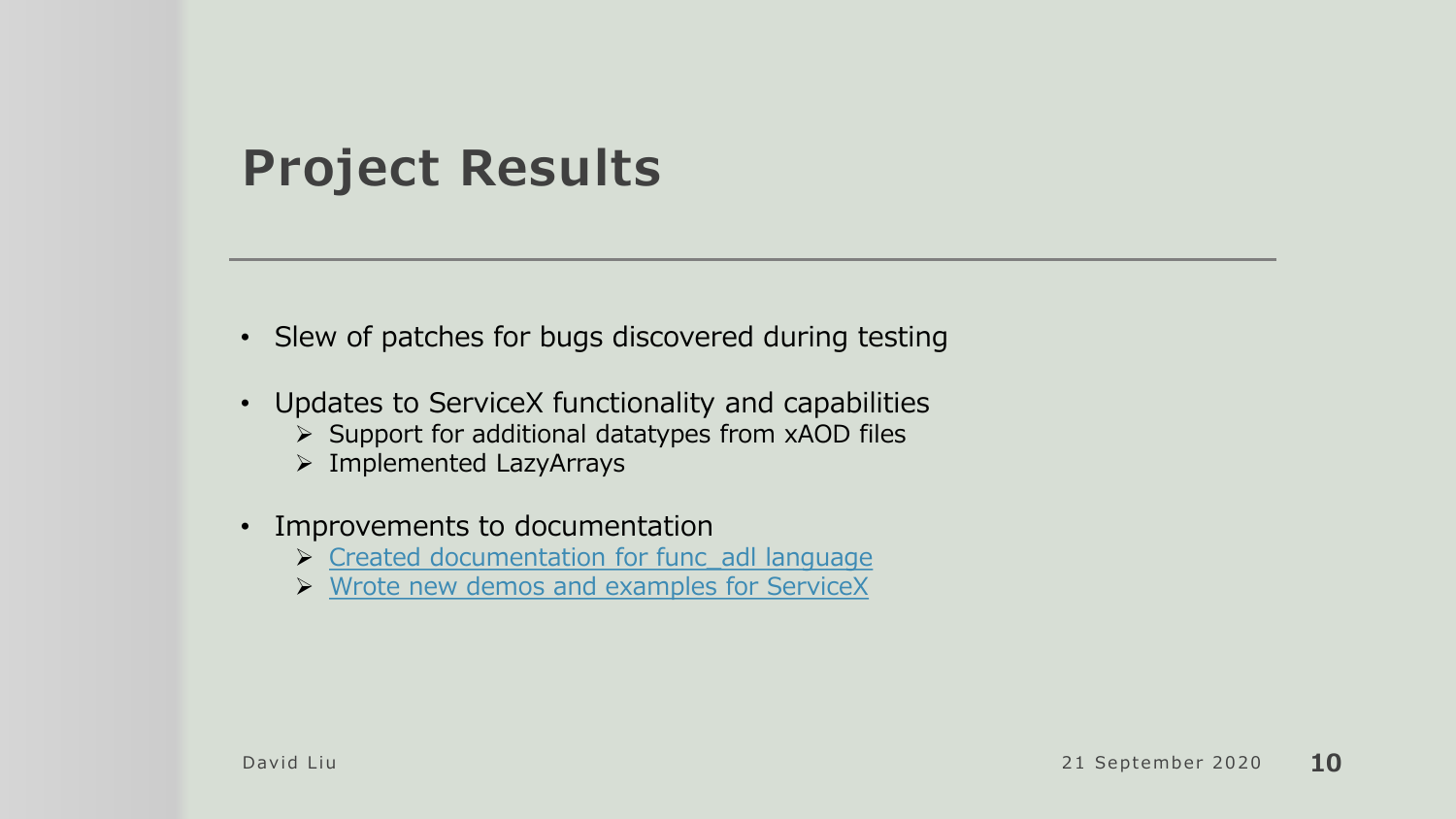## **Project Results**

- Developed a test suite using pytest for both the xAOD and uproot backends to rapidly test each functionality:
	- <https://github.com/d-w-liu/servicex-backend-tests/tree/master/tests>
- Tests ability to retrieve data accurately, ability to retrieve large amounts of data simultaneously, and ability to perform mathematical operations on data during retrieval
- Able to retrieve 100 columns of data from a 10 TB dataset in under 30 minutes

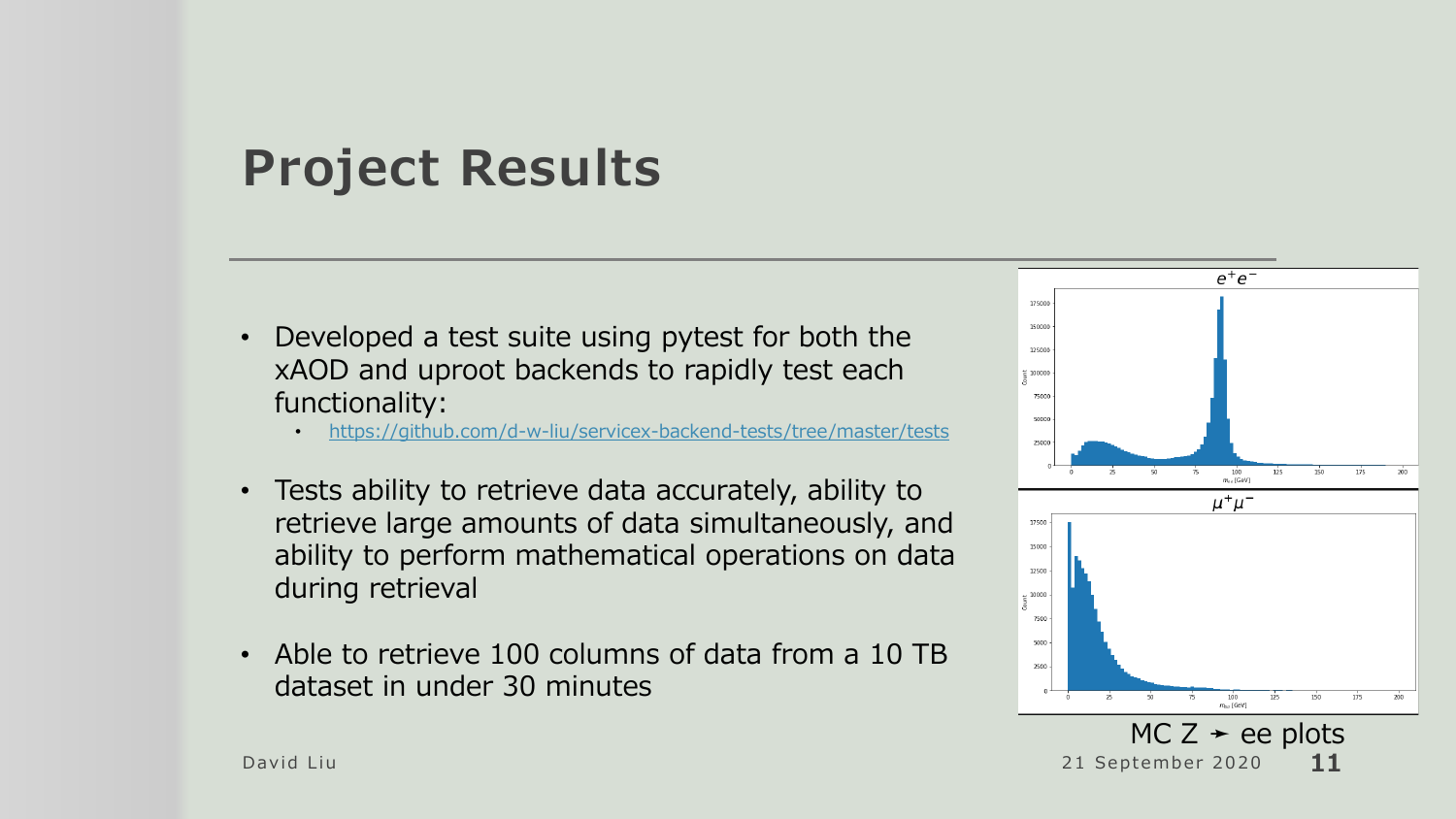# **Further Development**

- Ultimately, bundle the testing kit with the official release
- Roll testing kit repo into the official ssl-hep GitHub
- Schedule the testing kit to run automatically
- Bundle testing kit in Docker for easy use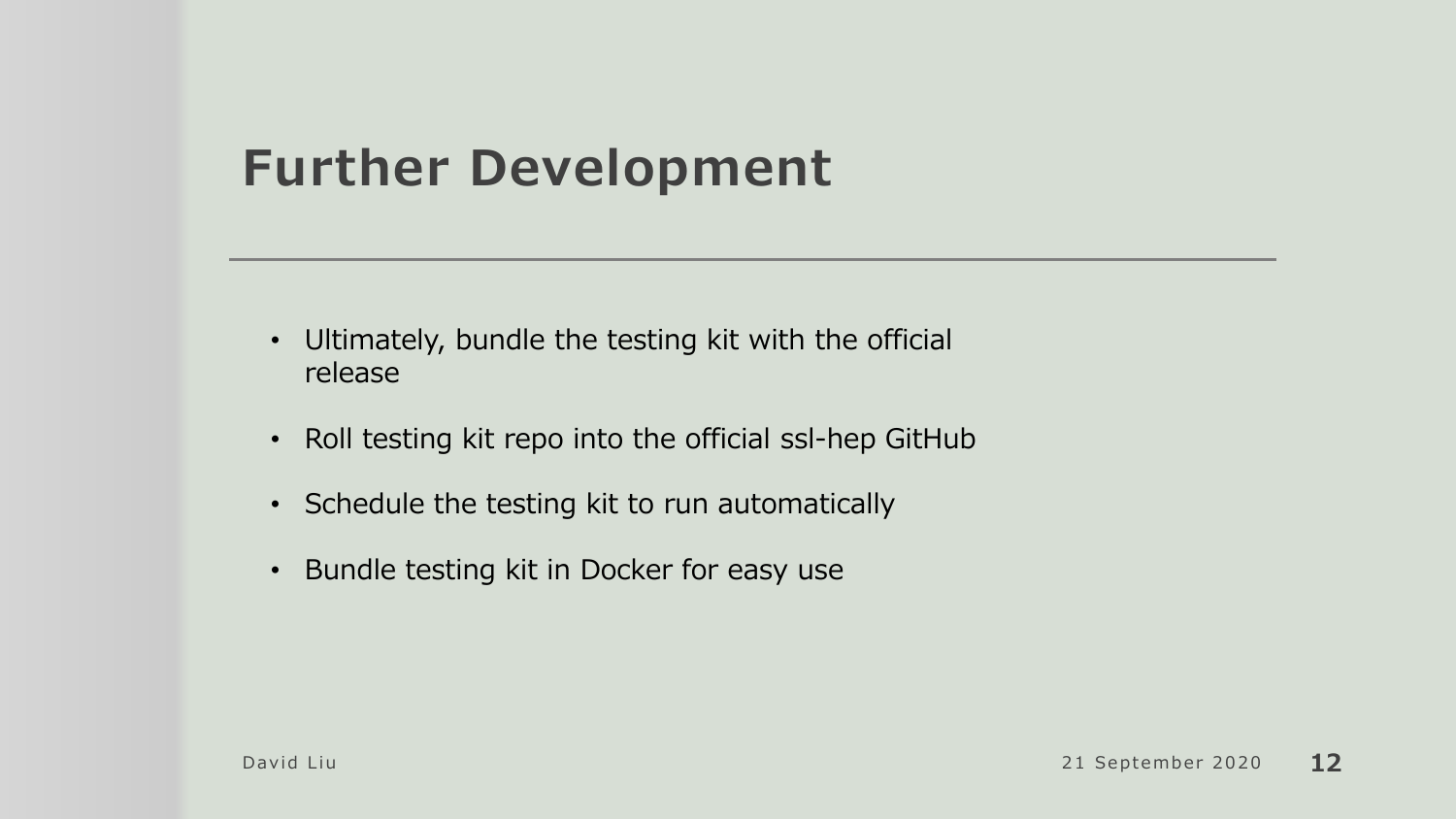# **Acknowledgements**

- Gordon Watts
- Marc Weinberg
- Ben Galewsky
- Mason Proffitt
- Everyone I interacted with in IRIS-HEP

W UNIVERSITY of WASHINGTON

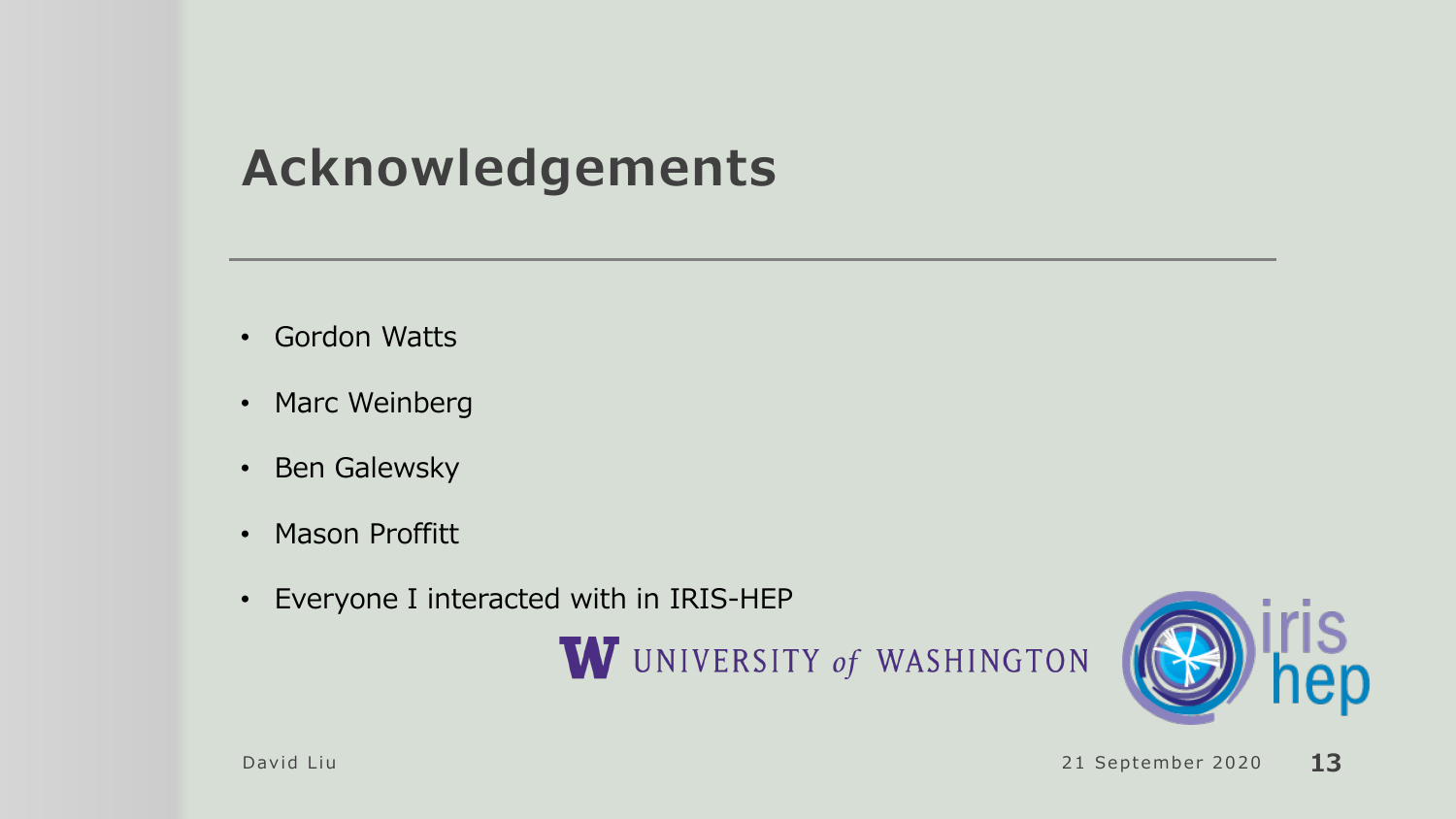## **Questions?**